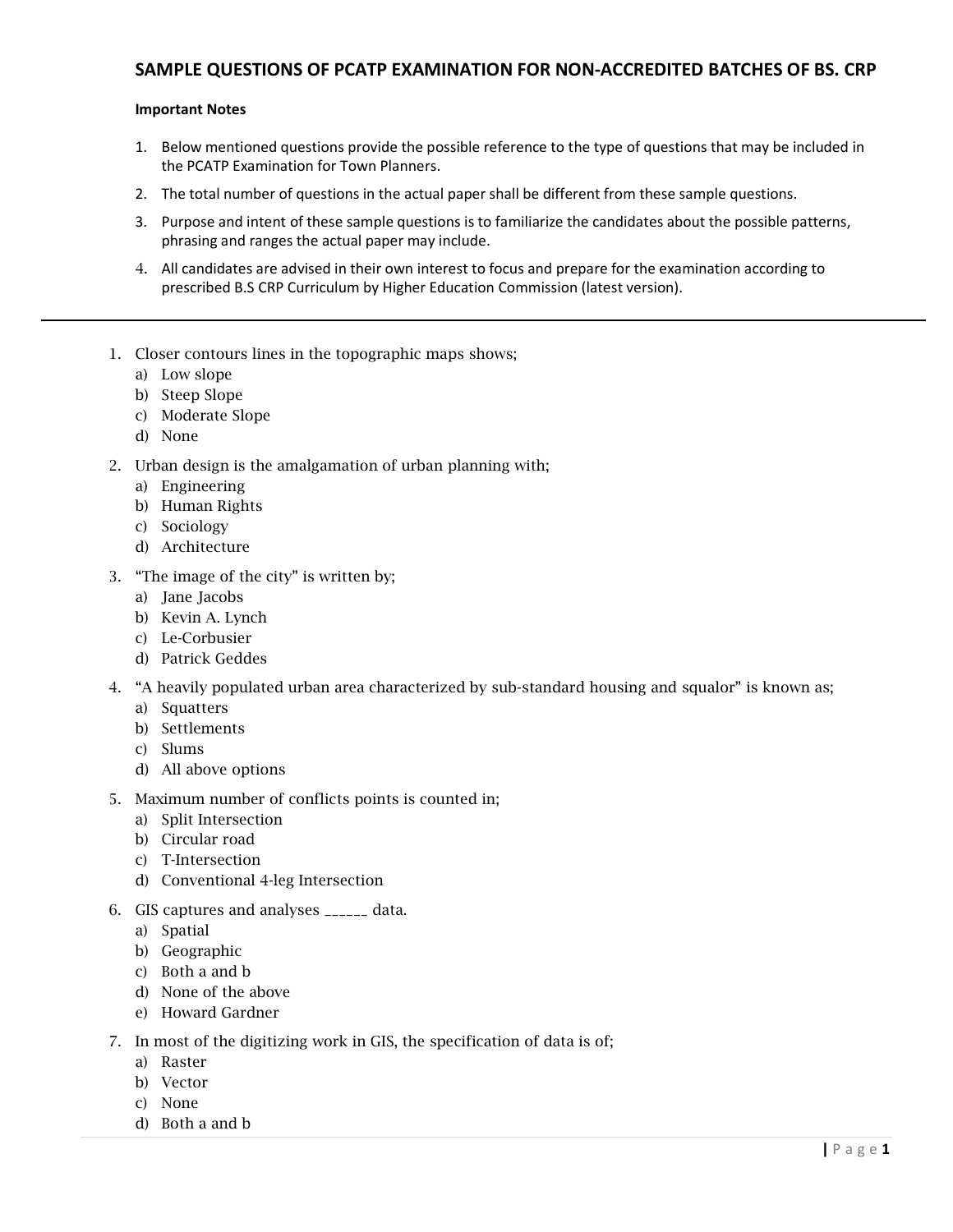- 8. Which of the following is not the one of the features of "Sustainability";
	- a) Environment
	- b) Economy
	- c) Social Awareness
	- d) Mobility
- 9. A computerized system that allows users to enter different types of information about an area is known as;
	- a) GPS
	- b) GIS
	- c) Navigator
	- d) Map
- 10. What is gentrification?
	- a) the movement of the middle classes into suburban areas
	- b) a policy aimed at renovating inner-city council housing stock
	- c) building shopping centers in cities to create employment
	- d) renovation of run-down city neighborhoods to attract high income groups
- 11. \_\_\_\_\_\_\_\_\_ means the width of road or street between two opposite properties;
	- a) Set Back
	- b) Covered Area
	- c) Median of Road
	- d) Right of Way
- 12. For urban planners in Pakistan, from followings which is the oldest standards manual that is used;
	- a) TSS
	- b) NRM
	- c) SPS
	- d) Both a & c
- 13. To identified the problems sector/grids in the any residential-cum-commercial area, which approach should be used;
	- a) Housing Stress Analysis
	- b) Cost Benefit Analysis
	- c) SWOT Analysis
	- d) None of them
- 14. Which of these is an example of Action Area Plan.
	- a) Solid Waste Management Framework
	- b) Environmental Policy Design
	- c) Muzaffarabad Rehabilitation Plan
	- d) Commerce Expeditation Plan
- 15. The construction of a building on a vacant parcel located in a predominately built-up area is called:
	- a) Urban Regeneration
	- b) Advocacy Planning
	- c) Conservation
	- d) Infill Development
- 16. The group of elements for which the survey investigations want to make inferences using the sample statistics is known as;
	- a) Sampling Frames
	- b) Target Population
	- c) Coverage Area
	- d) None of these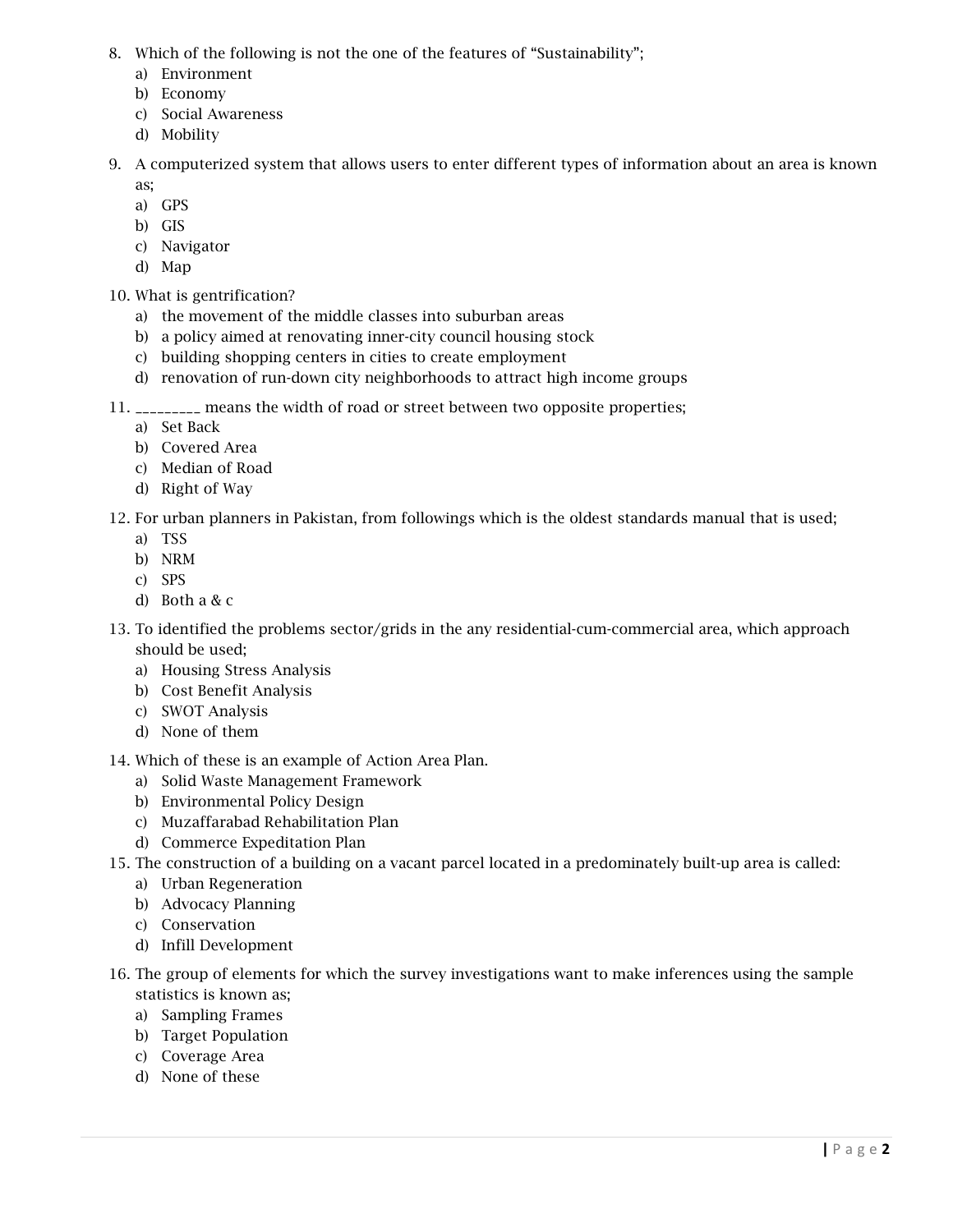- 17. Meeting the needs of present generation without compromising the ability of future generations to meet
	- their needs is called?
	- a) Adaptability
	- b) Sustainability
	- c) New Urbanism
	- d) None of these

18. Traffic Count Survey is conducted to:

- a) Find the frequency of different transport modes
- b) Find the speed of different transport modes
- c) Both a and b
- d) None of these

## 19. The Figure 1 shows;

- a) Multiple Nuclei Theory
- b) Sector Theory
- c) Concentric Theory
- d) Green Theory
- 20. Islamabad was planned by:
	- a) CA Doxiadis
	- b) Kevin A. Lynch
	- c) Le-Corbusier
	- d) Patrick Geddes
- 21. Islamabad was planned on:
	- a) Grid Iron Pattern
	- b) Radial Pattern
	- c) Cul-de-sac pattern
	- d) None
- 22. \_\_\_\_\_\_\_\_\_ includes a dispensary, post office, police station, local government office, educational institution, hospital, clinic, mosque and fire station;;
	- a) Recreational Areas
	- b) Institutional Areas
	- c) Public Buildings
	- d) Commercial Areas
- 23. An event, either human induced or natural, sudden or progressive, causing widespread human, material or environmental losses is called:
	- a) Hazard
	- b) Earthquake
	- c) Disaster
	- d) None
- 24. A \_\_\_\_\_\_\_\_\_ can be defined as a residential area which has developed without legal claims to the land;;
	- a) Squatter settlements
	- b) Inferior Settlements
	- c) Dilapidated housing
	- d) None
- 25. \_\_\_\_\_\_\_\_\_\_ is a technique to develop virgin land, or redevelop less intensely used parcels by fractionating into smaller units, for residential or other purposes;
	- a) Land Subdivision
	- b) Land Platting
	- c) Land Redevelopment
	- d) None